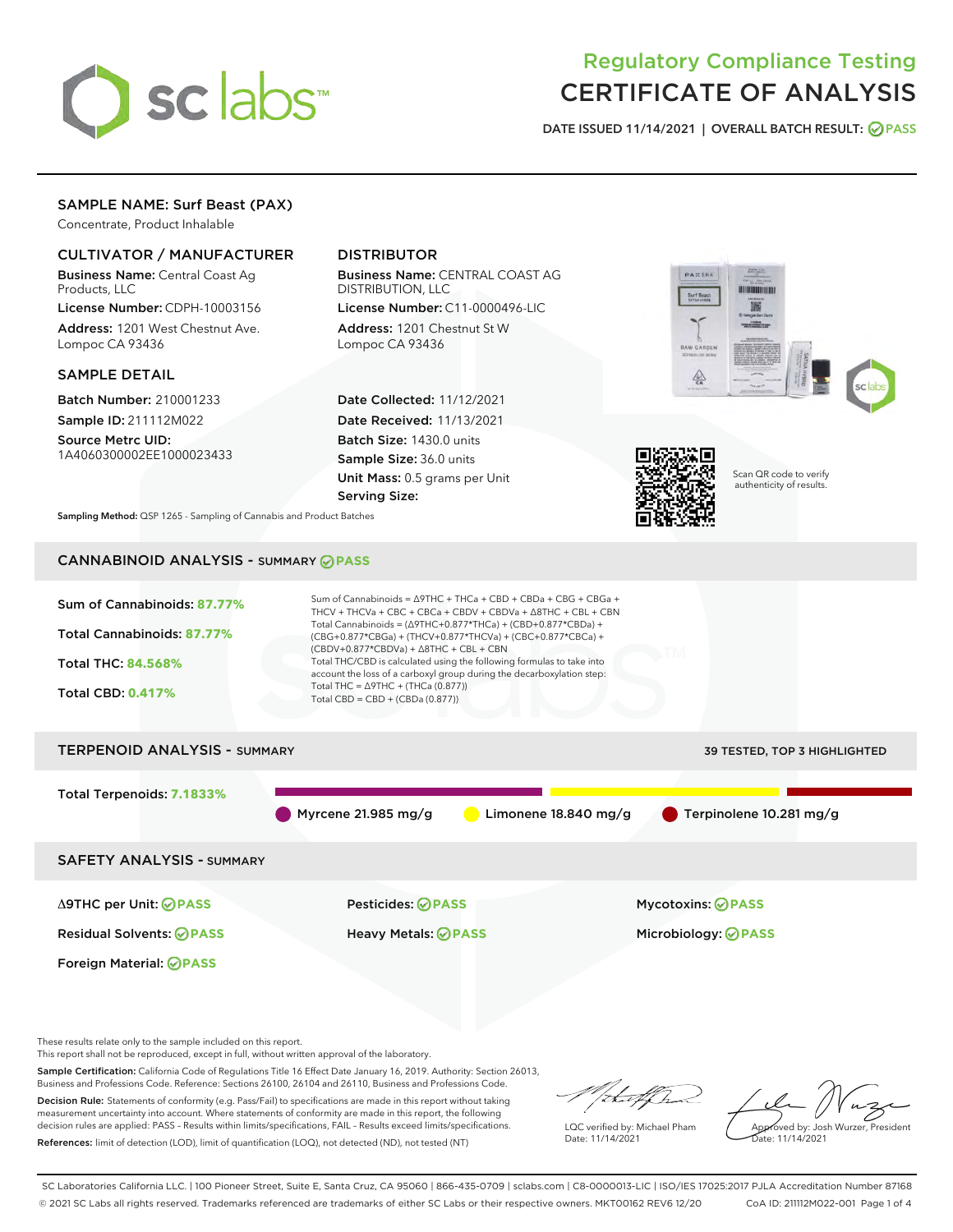

Terpene analysis utilizing gas chromatography-flame ionization detection (GC-



SURF BEAST (PAX) | DATE ISSUED 11/14/2021 | OVERALL BATCH RESULT: @ PASS

TERPENOID TEST RESULTS - 11/14/2021

FID). **Method:** QSP 1192 - Analysis of Terpenoids by GC-FID

### CANNABINOID TEST RESULTS - 11/14/2021 2 PASS

Tested by high-performance liquid chromatography with diode-array detection (HPLC-DAD). **Method:** QSP 1157 - Analysis of Cannabinoids by HPLC-DAD

#### TOTAL CANNABINOIDS: **87.77%**

Total Cannabinoids (Total THC) + (Total CBD) + (Total CBG) + (Total THCV) + (Total CBC) + (Total CBDV) + ∆8THC + CBL + CBN

TOTAL THC: **84.568%** Total THC (∆9THC+0.877\*THCa)

TOTAL CBD: **0.417%**

Total CBD (CBD+0.877\*CBDa)

TOTAL CBG: 2.153% Total CBG (CBG+0.877\*CBGa)

TOTAL THCV: 0.46% Total THCV (THCV+0.877\*THCVa)

TOTAL CBC: ND Total CBC (CBC+0.877\*CBCa)

TOTAL CBDV: ND Total CBDV (CBDV+0.877\*CBDVa)

| <b>COMPOUND</b>  | LOD/LOQ<br>(mg/g)          | <b>MEASUREMENT</b><br><b>UNCERTAINTY</b><br>(mg/g) | <b>RESULT</b><br>(mg/g) | <b>RESULT</b><br>(%) |
|------------------|----------------------------|----------------------------------------------------|-------------------------|----------------------|
| <b>A9THC</b>     | 0.06 / 0.26                | ±29.091                                            | 845.68                  | 84.568               |
| <b>CBG</b>       | 0.06/0.19                  | ±0.848                                             | 21.53                   | 2.153                |
| <b>THCV</b>      | 0.1 / 0.2                  | $\pm 0.23$                                         | 4.6                     | 0.46                 |
| <b>CBD</b>       | 0.07/0.29                  | ±0.193                                             | 4.17                    | 0.417                |
| $\triangle$ 8THC | 0.1/0.4                    | ±0.14                                              | 1.7                     | 0.17                 |
| <b>THCa</b>      | 0.05/0.14                  | N/A                                                | <b>ND</b>               | <b>ND</b>            |
| <b>THCVa</b>     | 0.07/0.20                  | N/A                                                | <b>ND</b>               | <b>ND</b>            |
| <b>CBDa</b>      | 0.02/0.19                  | N/A                                                | <b>ND</b>               | <b>ND</b>            |
| <b>CBDV</b>      | 0.04/0.15                  | N/A                                                | <b>ND</b>               | <b>ND</b>            |
| <b>CBDVa</b>     | 0.03/0.53                  | N/A                                                | <b>ND</b>               | <b>ND</b>            |
| <b>CBGa</b>      | 0.1 / 0.2                  | N/A                                                | <b>ND</b>               | <b>ND</b>            |
| <b>CBL</b>       | 0.06 / 0.24                | N/A                                                | <b>ND</b>               | <b>ND</b>            |
| <b>CBN</b>       | 0.1 / 0.3                  | N/A                                                | <b>ND</b>               | <b>ND</b>            |
| <b>CBC</b>       | 0.2 / 0.5                  | N/A                                                | <b>ND</b>               | <b>ND</b>            |
| <b>CBCa</b>      | 0.07/0.28                  | N/A                                                | <b>ND</b>               | <b>ND</b>            |
|                  | <b>SUM OF CANNABINOIDS</b> |                                                    | 877.7 mg/g              | 87.77%               |

#### **UNIT MASS: 0.5 grams per Unit**

| ∆9THC per Unit                        | 1120 per-package limit | 422.84 mg/unit  | <b>PASS</b> |
|---------------------------------------|------------------------|-----------------|-------------|
| <b>Total THC per Unit</b>             |                        | 422.84 mg/unit  |             |
| <b>CBD</b> per Unit                   |                        | $2.08$ mg/unit  |             |
| <b>Total CBD per Unit</b>             |                        | $2.08$ mg/unit  |             |
| Sum of Cannabinoids<br>per Unit       |                        | 438.8 mg/unit   |             |
| <b>Total Cannabinoids</b><br>per Unit |                        | $438.8$ mg/unit |             |

| <b>COMPOUND</b>         | LOD/LOQ<br>(mg/g) | <b>MEASUREMENT</b><br><b>UNCERTAINTY</b><br>(mg/g) | <b>RESULT</b><br>(mg/g) | <b>RESULT</b><br>(%) |
|-------------------------|-------------------|----------------------------------------------------|-------------------------|----------------------|
| <b>Myrcene</b>          | 0.008 / 0.025     | ±0.2836                                            | 21.985                  | 2.1985               |
| Limonene                | 0.005 / 0.016     | ±0.2694                                            | 18.840                  | 1.8840               |
| Terpinolene             | 0.008 / 0.026     | ±0.2108                                            | 10.281                  | 1.0281               |
| $\upbeta$ Caryophyllene | 0.004 / 0.012     | ±0.2138                                            | 6.006                   | 0.6006               |
| β Pinene                | 0.004 / 0.014     | ±0.0336                                            | 2.926                   | 0.2926               |
| Linalool                | 0.009 / 0.032     | ±0.0948                                            | 2.496                   | 0.2496               |
| $\alpha$ Pinene         | 0.005 / 0.017     | ±0.0157                                            | 1.830                   | 0.1830               |
| Ocimene                 | 0.011 / 0.038     | ±0.0449                                            | 1.398                   | 0.1398               |
| $\alpha$ Humulene       | 0.009/0.029       | ±0.0439                                            | 1.367                   | 0.1367               |
| Terpineol               | 0.016 / 0.055     | ±0.0641                                            | 1.044                   | 0.1044               |
| Fenchol                 | 0.010 / 0.034     | ±0.0364                                            | 0.940                   | 0.0940               |
| $\alpha$ Phellandrene   | 0.006 / 0.020     | ±0.0056                                            | 0.409                   | 0.0409               |
| trans-ß-Farnesene       | 0.008 / 0.025     | ±0.0125                                            | 0.352                   | 0.0352               |
| Camphene                | 0.005 / 0.015     | ±0.0036                                            | 0.315                   | 0.0315               |
| $\alpha$ Terpinene      | 0.005 / 0.017     | ±0.0046                                            | 0.309                   | 0.0309               |
| <b>3 Carene</b>         | 0.005 / 0.018     | ±0.0042                                            | 0.295                   | 0.0295               |
| $\gamma$ Terpinene      | 0.006 / 0.018     | ±0.0035                                            | 0.200                   | 0.0200               |
| Borneol                 | 0.005 / 0.016     | ±0.0083                                            | 0.197                   | 0.0197               |
| Guaiol                  | 0.009 / 0.030     | ±0.0059                                            | 0.125                   | 0.0125               |
| Nerolidol               | 0.009 / 0.028     | ±0.0070                                            | 0.111                   | 0.0111               |
| $\alpha$ Bisabolol      | 0.008 / 0.026     | ±0.0058                                            | 0.108                   | 0.0108               |
| Caryophyllene<br>Oxide  | 0.010 / 0.033     | ±0.0034                                            | 0.074                   | 0.0074               |
| p-Cymene                | 0.005 / 0.016     | ±0.0012                                            | 0.044                   | 0.0044               |
| Eucalyptol              | 0.006 / 0.018     | ±0.0011                                            | 0.043                   | 0.0043               |
| Citronellol             | 0.003 / 0.010     | ±0.0018                                            | 0.037                   | 0.0037               |
| Sabinene                | 0.004 / 0.014     | ±0.0004                                            | 0.035                   | 0.0035               |
| Sabinene Hydrate        | 0.006 / 0.022     | ±0.0011                                            | 0.028                   | 0.0028               |
| Geraniol                | 0.002 / 0.007     | ±0.0009                                            | 0.021                   | 0.0021               |
| Nerol                   | 0.003 / 0.011     | ±0.0008                                            | 0.017                   | 0.0017               |
| Fenchone                | 0.009 / 0.028     | N/A                                                | <b>ND</b>               | ND                   |
| (-)-Isopulegol          | 0.005 / 0.016     | N/A                                                | ND                      | ND                   |
| Camphor                 | 0.006 / 0.019     | N/A                                                | ND                      | <b>ND</b>            |
| Isoborneol              | 0.004 / 0.012     | N/A                                                | ND                      | ND                   |
| Menthol                 | 0.008 / 0.025     | N/A                                                | ND                      | ND                   |
| R-(+)-Pulegone          | 0.003 / 0.011     | N/A                                                | ND                      | <b>ND</b>            |
| <b>Geranyl Acetate</b>  | 0.004 / 0.014     | N/A                                                | ND                      | ND                   |
| $\alpha$ Cedrene        | 0.005 / 0.016     | N/A                                                | ND                      | ND                   |
| Valencene               | 0.009 / 0.030     | N/A                                                | ND                      | <b>ND</b>            |
| Cedrol                  | 0.008 / 0.027     | N/A                                                | ND                      | ND                   |

TOTAL TERPENOIDS 71.833 mg/g 7.1833%

SC Laboratories California LLC. | 100 Pioneer Street, Suite E, Santa Cruz, CA 95060 | 866-435-0709 | sclabs.com | C8-0000013-LIC | ISO/IES 17025:2017 PJLA Accreditation Number 87168 © 2021 SC Labs all rights reserved. Trademarks referenced are trademarks of either SC Labs or their respective owners. MKT00162 REV6 12/20 CoA ID: 211112M022-001 Page 2 of 4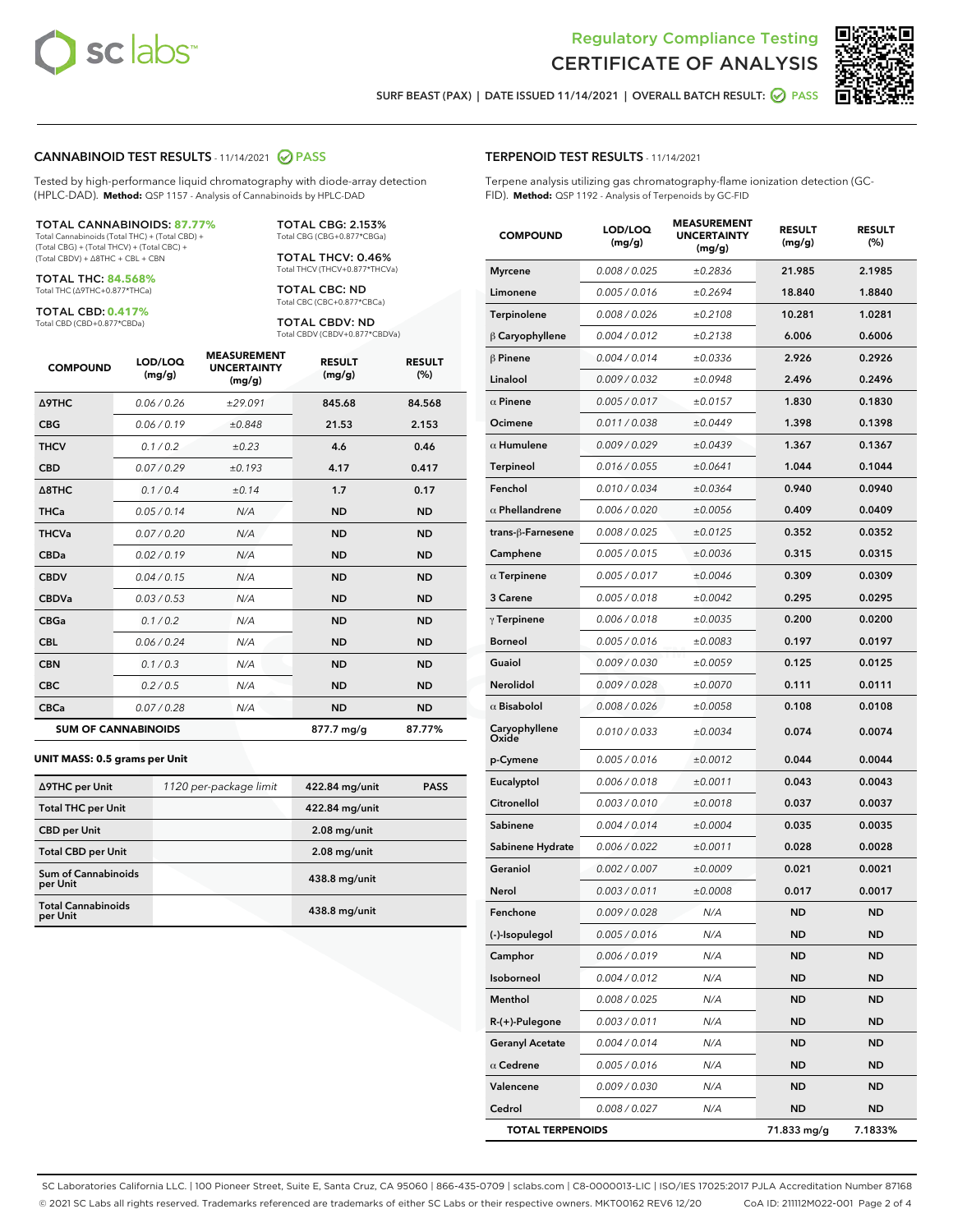



SURF BEAST (PAX) | DATE ISSUED 11/14/2021 | OVERALL BATCH RESULT:  $\bigcirc$  PASS

# CATEGORY 1 PESTICIDE TEST RESULTS - 11/14/2021 2 PASS

Pesticide and plant growth regulator analysis utilizing high-performance liquid chromatography-mass spectrometry (HPLC-MS) or gas chromatography-mass spectrometry (GC-MS). \*GC-MS utilized where indicated. **Method:** QSP 1212 - Analysis of Pesticides and Mycotoxins by LC-MS or QSP 1213 - Analysis of Pesticides by GC-MS

| <b>COMPOUND</b>             | LOD/LOQ<br>$(\mu g/g)$ | <b>ACTION</b><br><b>LIMIT</b><br>$(\mu g/g)$ | <b>MEASUREMENT</b><br><b>UNCERTAINTY</b><br>$(\mu g/g)$ | <b>RESULT</b><br>$(\mu g/g)$ | <b>RESULT</b> |
|-----------------------------|------------------------|----------------------------------------------|---------------------------------------------------------|------------------------------|---------------|
| Aldicarb                    | 0.03 / 0.08            | $\geq$ LOD                                   | N/A                                                     | <b>ND</b>                    | <b>PASS</b>   |
| Carbofuran                  | 0.02/0.05              | $>$ LOD                                      | N/A                                                     | <b>ND</b>                    | <b>PASS</b>   |
| Chlordane*                  | 0.03 / 0.08            | $\ge$ LOD                                    | N/A                                                     | <b>ND</b>                    | <b>PASS</b>   |
| Chlorfenapyr*               | 0.03/0.10              | $>$ LOD                                      | N/A                                                     | <b>ND</b>                    | <b>PASS</b>   |
| Chlorpyrifos                | 0.02 / 0.06            | $\ge$ LOD                                    | N/A                                                     | <b>ND</b>                    | <b>PASS</b>   |
| Coumaphos                   | 0.02 / 0.07            | $\ge$ LOD                                    | N/A                                                     | <b>ND</b>                    | <b>PASS</b>   |
| Daminozide                  | 0.02 / 0.07            | $\ge$ LOD                                    | N/A                                                     | <b>ND</b>                    | <b>PASS</b>   |
| <b>DDVP</b><br>(Dichlorvos) | 0.03/0.09              | $\ge$ LOD                                    | N/A                                                     | <b>ND</b>                    | <b>PASS</b>   |
| Dimethoate                  | 0.03/0.08              | $>$ LOD                                      | N/A                                                     | <b>ND</b>                    | <b>PASS</b>   |
| Ethoprop(hos)               | 0.03/0.10              | $\ge$ LOD                                    | N/A                                                     | <b>ND</b>                    | <b>PASS</b>   |
| Etofenprox                  | 0.02 / 0.06            | $\ge$ LOD                                    | N/A                                                     | <b>ND</b>                    | <b>PASS</b>   |
| Fenoxycarb                  | 0.03 / 0.08            | $\ge$ LOD                                    | N/A                                                     | <b>ND</b>                    | <b>PASS</b>   |
| Fipronil                    | 0.03/0.08              | $>$ LOD                                      | N/A                                                     | <b>ND</b>                    | <b>PASS</b>   |
| Imazalil                    | 0.02 / 0.06            | $\ge$ LOD                                    | N/A                                                     | <b>ND</b>                    | <b>PASS</b>   |
| <b>Methiocarb</b>           | 0.02 / 0.07            | $\ge$ LOD                                    | N/A                                                     | <b>ND</b>                    | <b>PASS</b>   |
| Methyl<br>parathion         | 0.03/0.10              | $\ge$ LOD                                    | N/A                                                     | <b>ND</b>                    | <b>PASS</b>   |
| <b>Mevinphos</b>            | 0.03/0.09              | $>$ LOD                                      | N/A                                                     | <b>ND</b>                    | <b>PASS</b>   |
| Paclobutrazol               | 0.02 / 0.05            | $\ge$ LOD                                    | N/A                                                     | <b>ND</b>                    | <b>PASS</b>   |
| Propoxur                    | 0.03/0.09              | $\ge$ LOD                                    | N/A                                                     | <b>ND</b>                    | <b>PASS</b>   |
| Spiroxamine                 | 0.03 / 0.08            | $\ge$ LOD                                    | N/A                                                     | <b>ND</b>                    | <b>PASS</b>   |
| Thiacloprid                 | 0.03/0.10              | $\ge$ LOD                                    | N/A                                                     | <b>ND</b>                    | <b>PASS</b>   |

# CATEGORY 2 PESTICIDE TEST RESULTS - 11/14/2021 @ PASS

| <b>COMPOUND</b>          | LOD/LOO<br>$(\mu g/g)$ | <b>ACTION</b><br>LIMIT<br>$(\mu g/g)$ | <b>MEASUREMENT</b><br><b>UNCERTAINTY</b><br>$(\mu g/g)$ | <b>RESULT</b><br>$(\mu g/g)$ | <b>RESULT</b> |  |
|--------------------------|------------------------|---------------------------------------|---------------------------------------------------------|------------------------------|---------------|--|
| Abamectin                | 0.03/0.10              | 0.1                                   | N/A                                                     | <b>ND</b>                    | <b>PASS</b>   |  |
| Acephate                 | 0.02/0.07              | 0.1                                   | N/A                                                     | <b>ND</b>                    | <b>PASS</b>   |  |
| Acequinocyl              | 0.02/0.07              | 0.1                                   | N/A                                                     | <b>ND</b>                    | <b>PASS</b>   |  |
| Acetamiprid              | 0.02 / 0.05            | 0.1                                   | N/A                                                     | <b>ND</b>                    | <b>PASS</b>   |  |
| Azoxystrobin             | 0.02/0.07              | 0.1                                   | N/A                                                     | <b>ND</b>                    | <b>PASS</b>   |  |
| <b>Bifenazate</b>        | 0.01 / 0.04            | 0.1                                   | N/A                                                     | <b>ND</b>                    | <b>PASS</b>   |  |
| <b>Bifenthrin</b>        | 0.02 / 0.05            | 3                                     | N/A                                                     | <b>ND</b>                    | <b>PASS</b>   |  |
| <b>Boscalid</b>          | 0.03/0.09              | 0.1                                   | N/A                                                     | <b>ND</b>                    | <b>PASS</b>   |  |
| Captan                   | 0.19/0.57              | 0.7                                   | N/A                                                     | <b>ND</b>                    | <b>PASS</b>   |  |
| Carbaryl                 | 0.02/0.06              | 0.5                                   | N/A                                                     | <b>ND</b>                    | <b>PASS</b>   |  |
| Chlorantranilip-<br>role | 0.04/0.12              | 10                                    | N/A                                                     | <b>ND</b>                    | <b>PASS</b>   |  |
| Clofentezine             | 0.03/0.09              | 0.1                                   | N/A                                                     | <b>ND</b>                    | <b>PASS</b>   |  |

| <b>CATEGORY 2 PESTICIDE TEST RESULTS</b> - 11/14/2021 continued |  |  |
|-----------------------------------------------------------------|--|--|
|                                                                 |  |  |

| <b>COMPOUND</b>               | LOD/LOQ<br>(µg/g) | <b>ACTION</b><br>LIMIT<br>(µg/g) | <b>MEASUREMENT</b><br><b>UNCERTAINTY</b><br>(µg/g) | <b>RESULT</b><br>(µg/g) | <b>RESULT</b> |
|-------------------------------|-------------------|----------------------------------|----------------------------------------------------|-------------------------|---------------|
| Cyfluthrin                    | 0.12 / 0.38       | $\overline{c}$                   | N/A                                                | <b>ND</b>               | <b>PASS</b>   |
| Cypermethrin                  | 0.11/0.32         | 1                                | N/A                                                | <b>ND</b>               | <b>PASS</b>   |
| <b>Diazinon</b>               | 0.02 / 0.05       | 0.1                              | N/A                                                | <b>ND</b>               | <b>PASS</b>   |
| Dimethomorph                  | 0.03 / 0.09       | 2                                | N/A                                                | <b>ND</b>               | <b>PASS</b>   |
| Etoxazole                     | 0.02 / 0.06       | 0.1                              | N/A                                                | <b>ND</b>               | <b>PASS</b>   |
| Fenhexamid                    | 0.03 / 0.09       | 0.1                              | N/A                                                | <b>ND</b>               | <b>PASS</b>   |
| Fenpyroximate                 | 0.02 / 0.06       | 0.1                              | N/A                                                | <b>ND</b>               | <b>PASS</b>   |
| Flonicamid                    | 0.03 / 0.10       | 0.1                              | N/A                                                | <b>ND</b>               | <b>PASS</b>   |
| Fludioxonil                   | 0.03/0.10         | 0.1                              | N/A                                                | <b>ND</b>               | <b>PASS</b>   |
| Hexythiazox                   | 0.02 / 0.07       | 0.1                              | N/A                                                | <b>ND</b>               | <b>PASS</b>   |
| Imidacloprid                  | 0.04 / 0.11       | 5                                | N/A                                                | <b>ND</b>               | <b>PASS</b>   |
| Kresoxim-methyl               | 0.02 / 0.07       | 0.1                              | N/A                                                | <b>ND</b>               | <b>PASS</b>   |
| <b>Malathion</b>              | 0.03 / 0.09       | 0.5                              | N/A                                                | <b>ND</b>               | <b>PASS</b>   |
| Metalaxyl                     | 0.02 / 0.07       | $\overline{c}$                   | N/A                                                | <b>ND</b>               | <b>PASS</b>   |
| Methomyl                      | 0.03 / 0.10       | 1                                | N/A                                                | <b>ND</b>               | <b>PASS</b>   |
| Myclobutanil                  | 0.03/0.09         | 0.1                              | N/A                                                | <b>ND</b>               | <b>PASS</b>   |
| Naled                         | 0.02 / 0.07       | 0.1                              | N/A                                                | <b>ND</b>               | <b>PASS</b>   |
| Oxamyl                        | 0.04 / 0.11       | 0.5                              | N/A                                                | <b>ND</b>               | <b>PASS</b>   |
| Pentachloronitro-<br>benzene* | 0.03/0.09         | 0.1                              | N/A                                                | <b>ND</b>               | <b>PASS</b>   |
| Permethrin                    | 0.04 / 0.12       | 0.5                              | N/A                                                | <b>ND</b>               | <b>PASS</b>   |
| Phosmet                       | 0.03 / 0.10       | 0.1                              | N/A                                                | <b>ND</b>               | <b>PASS</b>   |
| Piperonylbu-<br>toxide        | 0.02 / 0.07       | 3                                | N/A                                                | <b>ND</b>               | <b>PASS</b>   |
| Prallethrin                   | 0.03 / 0.08       | 0.1                              | N/A                                                | <b>ND</b>               | <b>PASS</b>   |
| Propiconazole                 | 0.02 / 0.07       | 0.1                              | N/A                                                | <b>ND</b>               | <b>PASS</b>   |
| Pyrethrins                    | 0.04 / 0.12       | 0.5                              | N/A                                                | <b>ND</b>               | <b>PASS</b>   |
| Pyridaben                     | 0.02 / 0.07       | 0.1                              | N/A                                                | <b>ND</b>               | <b>PASS</b>   |
| Spinetoram                    | 0.02 / 0.07       | 0.1                              | N/A                                                | <b>ND</b>               | <b>PASS</b>   |
| Spinosad                      | 0.02 / 0.07       | 0.1                              | N/A                                                | <b>ND</b>               | <b>PASS</b>   |
| Spiromesifen                  | 0.02 / 0.05       | 0.1                              | N/A                                                | <b>ND</b>               | <b>PASS</b>   |
| Spirotetramat                 | 0.02 / 0.06       | 0.1                              | N/A                                                | <b>ND</b>               | <b>PASS</b>   |
| Tebuconazole                  | 0.02 / 0.07       | 0.1                              | N/A                                                | <b>ND</b>               | <b>PASS</b>   |
| Thiamethoxam                  | 0.03 / 0.10       | 5                                | N/A                                                | <b>ND</b>               | <b>PASS</b>   |
| Trifloxystrobin               | 0.03 / 0.08       | 0.1                              | N/A                                                | <b>ND</b>               | <b>PASS</b>   |

SC Laboratories California LLC. | 100 Pioneer Street, Suite E, Santa Cruz, CA 95060 | 866-435-0709 | sclabs.com | C8-0000013-LIC | ISO/IES 17025:2017 PJLA Accreditation Number 87168 © 2021 SC Labs all rights reserved. Trademarks referenced are trademarks of either SC Labs or their respective owners. MKT00162 REV6 12/20 CoA ID: 211112M022-001 Page 3 of 4